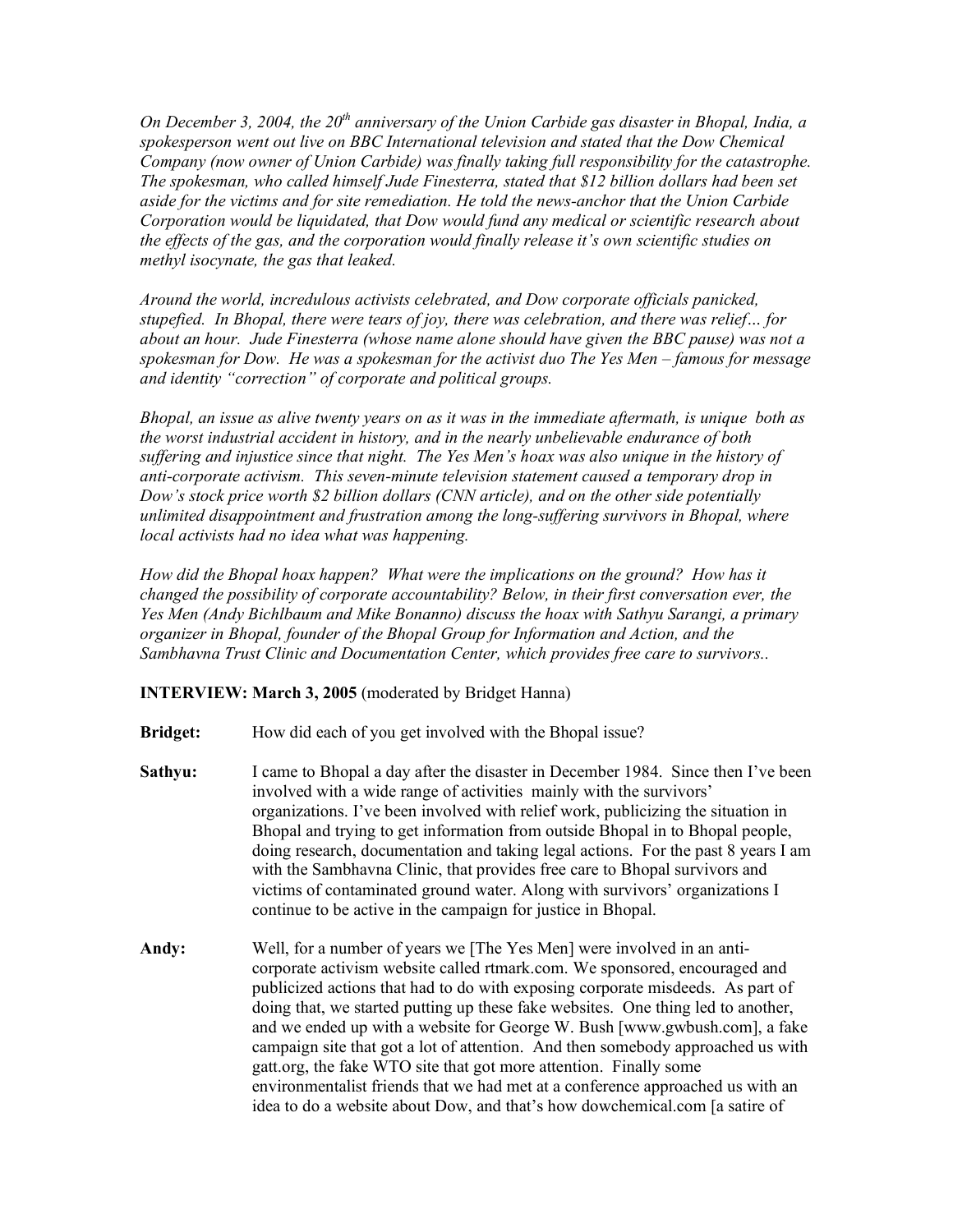www.dow.com] – and eventually dowethics.com [dowchemical.com was shut down by Dow] happened. So one thing just led to another, and then we were doing this particular action.

- **Mike:** One interesting thing about this is that neither Andy nor I as United States residents had heard that the disaster site in Bhopal had not yet been cleaned up – at least not until these environmental activists approached us and said 'let's put up a site and against Dow.' We became interested in it – with our history of anticorporate activism – because it's the biggest and the most dramatic example of corporate misdeeds out there. It's the largest industrial accident in history. Since it still hasn't been cleaned up and people still haven't been adequately compensated, it's symbolic of a much larger problem. It [the website] was directly about getting Dow to accept some responsibility for Bhopal.
- **Bridget:** So, the hoax came about when someone at the BBC carelessly mistook the Dowethics site for the real Dow Chemical Company site, and sent an email to that site asking for Dow's comments on the  $20<sup>th</sup>$  anniversary of the Bhopal disaster. Mike and Andy, what were you thinking when you originally got the email?
- **Andy:** Well, when we originally got the email from the BBC, we immediately contacted our friends that we'd been working with on DowEthics.com for a while and we strategized about what to do. We examined two choices – one was the one that we ended up taking, and the other one was a much more brutal kind of truth telling. We thought that we would go on TV and say, from Dow's perspective what they are really about. So it was either to say, 'we're going to do everything right, we now understand that we should do this, that we should compensate people'. The other option was to say 'we have no obligation to the people, we only care about our shareholders, we're a company, our only obligation is to profit, so why would we do anything for the people in Bhopal?'

We decided together with our friends that the approach we actually took [of] announcing that Dow had taken responsibility] would actually end up making more waves, because Dow would actually have to go on the record and deny it, and that that would create a lot more media attention. The overall goal of this was to get media attention for the Bhopal anniversary in the United States, where, of course, most people still don't know what was going on in Bhopal. A lot of people don't even know what Bhopal was. And many who do don't realize that the [factory] site still hasn't been cleaned up, that still people die from contamination of groundwater, and so on. So the idea was to get as many articles in the US press as we possibly could. We all thought, this was the best way to do it, to force Dow to really respond.

For a little bit even, there was some talk about contacting people in Bhopal and alerting them and then, a kind of communal decision arose where we decided that that could get risky if it got leaked somehow. That could endanger the entire thing. So we decided, for better or for worse not to do that.

**Bridget:** What happened once you got to newsroom to give the report, what was surprising?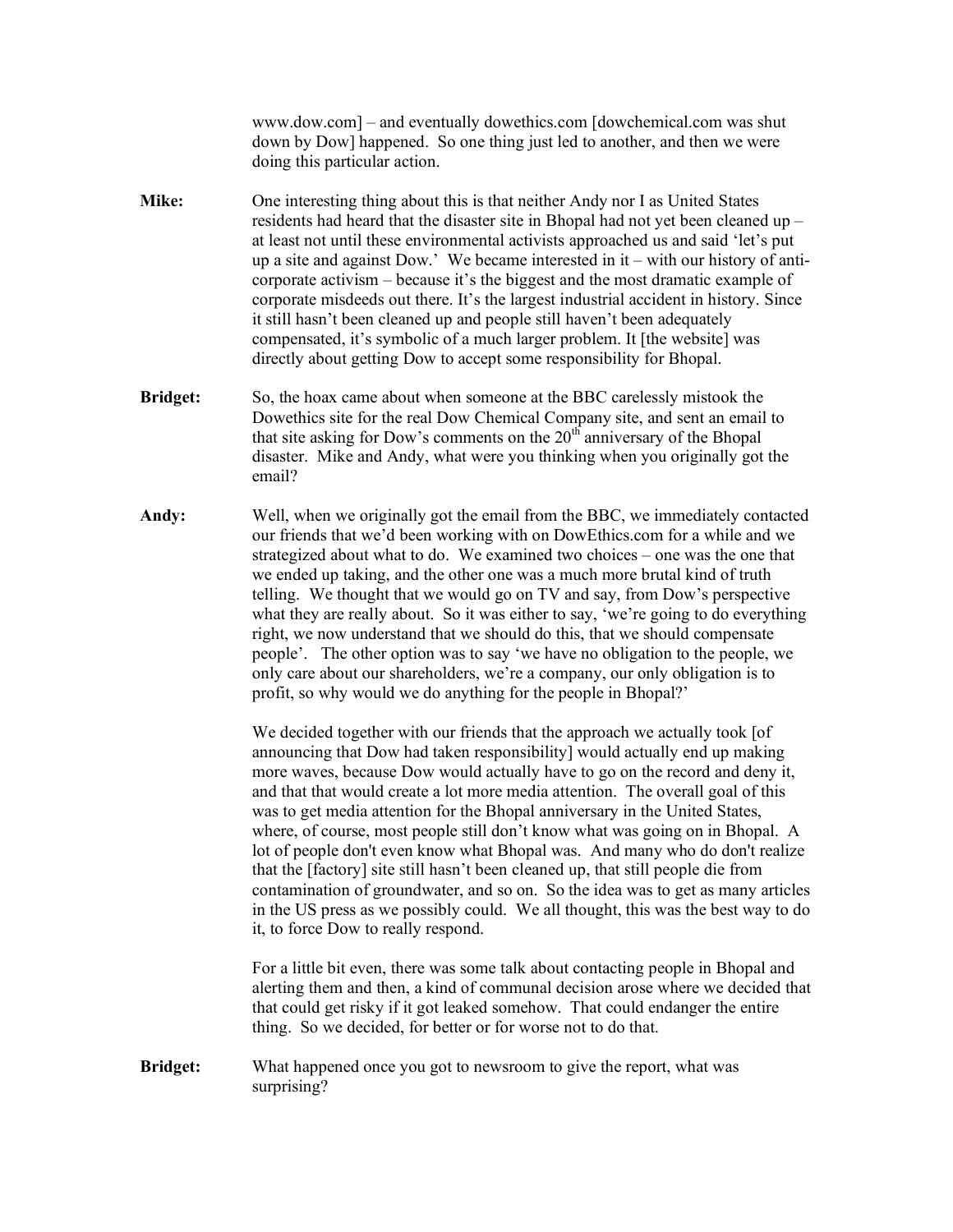**Mike:** In a way the whole thing was surprising. Initially getting the invitation, and then going, and then having it go out live – it was all surprising the whole time. As far as the reactions went, we had anticipated that we would cause people some amount of grief, but we'd imagined that it would be minimal, because they'd make the correction quite quickly. So we went ahead with it anyway, because we decided that our goal for this as activists was to get attention for the issue, and not to make friends, let's say.

> So it was just shocking to see the whole thing unfold, and to see that first of all it went on [air] and Andy was able to say the entire thing – everything that we wanted to say, he was able to say. They let the piece run on longer than they had initially said. They said it would be 4 or 5 minutes, but it ended up being 6.5 to 7 minutes that he was able to actually just go on, explaining everything that we would like to do if, in a parallel universe, Dow was to actually do the right thing.

So it was surprising that they didn't, halfway through the broadcast, just cut it off, realizing that it wasn't true. Afterwards it was really interesting to see the responses. We went on an emotional rollercoaster. We were initially extremely happy that it had gone off well – Andy performed really well. He nailed everything, basically. Then when we got home we started reading the reports. We started feeling like shit, about, oh, 2 or 3 hours later when we saw the effect it was having in Bhopal.

But then after about two days we started feeling better again when we saw the results in the US media and actually got to tally how many stories made it into newspapers [in the US] as a result of the hoax that probably wouldn't have been there otherwise.

- **Sathyu:** One major impact I think it had was educating people within Dow's international global network. During our meetings with Dow officials in Europe and in other countries we were shocked to find that these officials did not know anything about the disaster in Bhopal. Even the senior officials of Dow were surprised to know that Union Carbide, with which Dow had merged, was still absconding from justice in Bhopal. For these officials it must have been a revelation about their own company. People must have called them up and tried to find out if what they had heard was true. This would have happened all over the world.
- **Bridget:** Sathyu, can you tell us the story of what was happening the ground in Bhopal?
- **Sathyu:** Well, we had had our anniversary march to the factory. Thousands of people were there, and the effigy [of Dow Chemical] was just burning down. Suddenly the BBC crew that had been there all day came running towards me. They came closer with their cameras rolling and told me that BBC correspondents had spoken to a Dow representative and that Dow has promised to give some \$12 billion dollars to Bhopal survivors to settle all liabilities once and for all.

I just couldn't believe it at first. And then when it sank in, which was only a fraction of a second, I couldn't hold back. I started crying. It was the hugeness of the amount that made this so different. It was so massive, you could think of so many things to do, so many possibilities… At that moment all I could think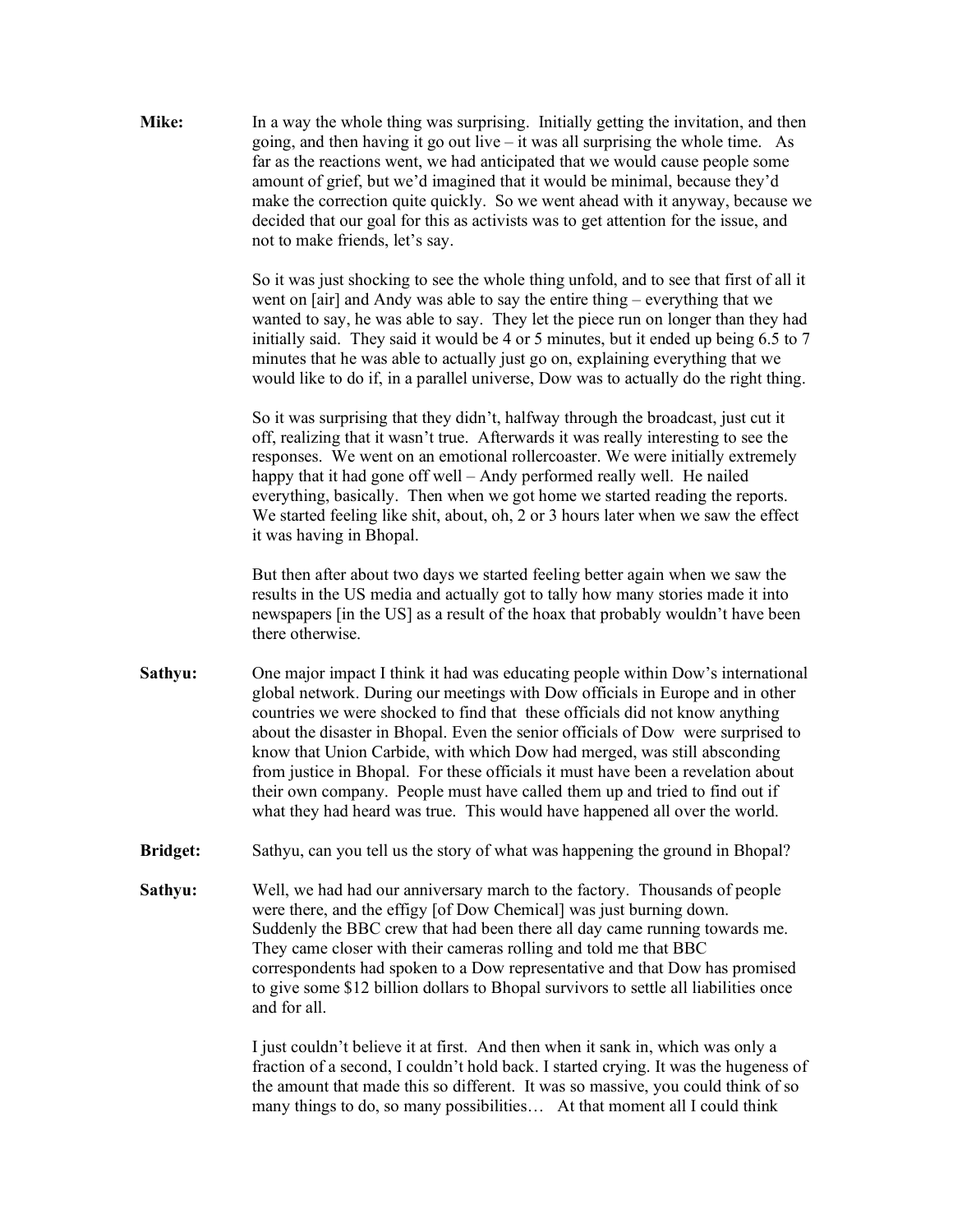about was how this could have been done long back and so much suffering avoided. That was the most intense thing I was feeling. But also I was feeling how this meant the opening up of so many possibilities in Bhopal, like good health care, and proper cleaning up of the toxic contamination. With so much money Bhopal would be a completely different city.

By then a crowd of local activists had gathered around us. Because the conversation with BBC reporters was in English they could not understand what was going on but they figured it was some thing momentous and were eager to know. In Hindi I told them what the BBC reporters told me. They ran to tell others. There was much screaming, crying, hugging – people not knowing what to say, people trying to figure out how much was 12 billion \$s in rupees, people wanting to know more. Meanwhile, because the BBC people were filming us, other media people came running towards us. All this was happening around us for about an hour. Up until then we did not know [that it was a hoax].

The BBC reporters said that they wanted to do live interviews with lots of people, and began setting up their equipment. After some time they came back to us and said 'no no that was a hoax,' and 'our people have checked, Dow has refused'. So that was when it all came crashing.

But when we realized it was a hoax by the yes men we were no longer unhappy. Particularly, when the activists and leaders of the survivors organizations found out why it had been done and the impact it had had, I don't think there was any anger left.

- **Mike:** Well, firstly we just really want to apologize. And please pass it on to anybody else that was there with you. We really didn't intend to put you through that, even if it was for only a few hours. Do you have anything to add to that, Andy?
- **Andy:** Sathyu, you mentioned that you weren't *that* disappointed when you found out that it was a hoax. Are you just being polite?
- **Sathyu:** No, no. Firstly because it was too good to be true, so I was kind of suspicious. It was all very sudden when the BBC guys said and the rational part of the mind got suspended. Once I knew it was a hoax I imagined how much trouble Dow would have had all over the world. Also it wasn't like the news had reached a lot of people in Bhopal.

Still, for a few days afterwards there was a lot of speculation as to who would have done this. And then there people who said pretty terrible things about the Yes Men, not knowing who they were, and why they had done it. Later the whole story came out in the newspapers as to how this was part of a subversive activity, and then there was much wider appreciation.

Our big worry was the Bhopal Medical Appeal, because we raise all our money through newspaper advertisements in England, and we thought that if our potential donors read this – because this ad also goes out around the time of the anniversary – they would think, 'what's the point of giving or donating more money?' It didn't really affect, because people there also soon got to know about it. But the timing was very close.